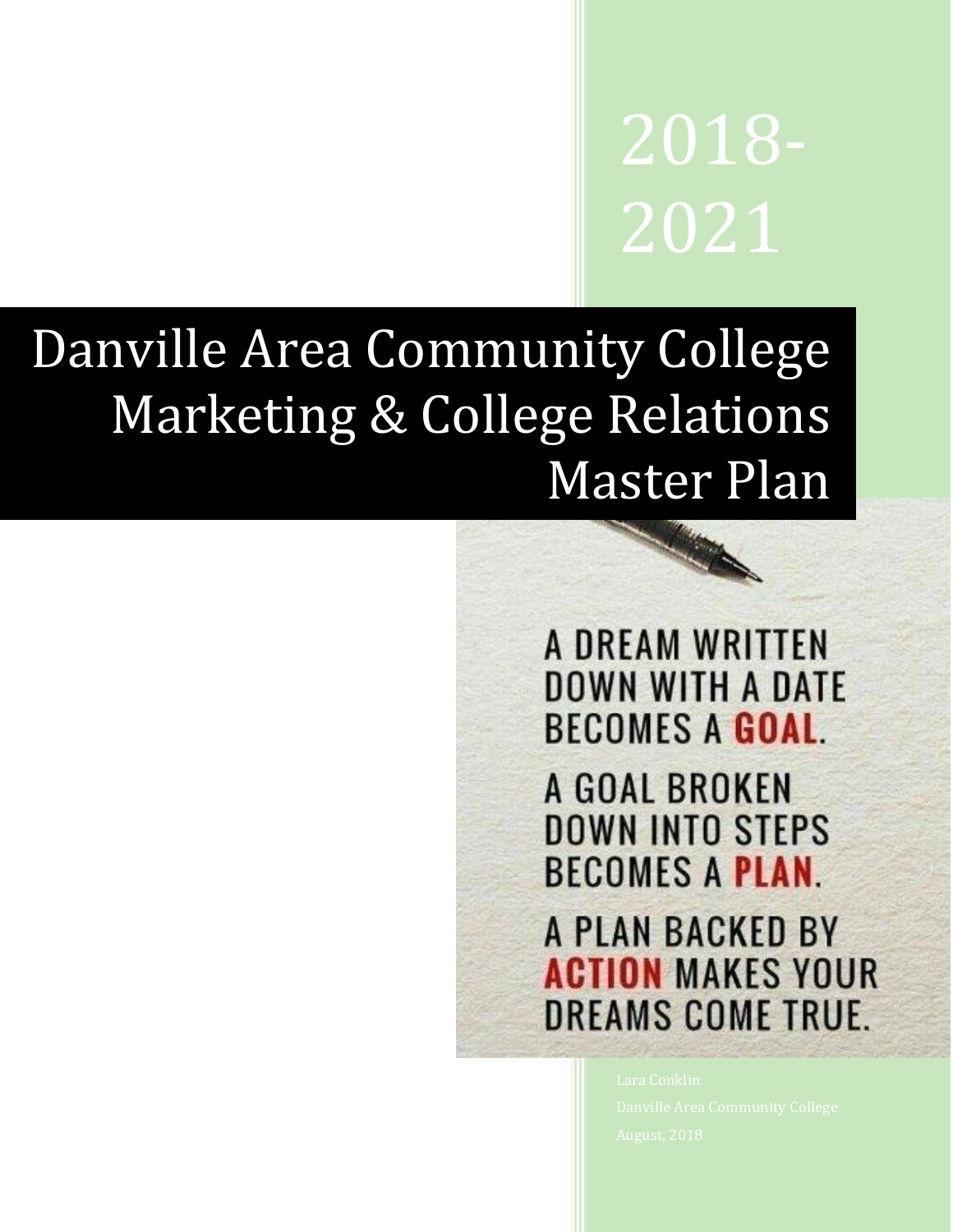## Marketing & College Relations

The role of the Marketing & College Relations office at Danville Area Community College is to provide marketing and advertising services and materials across all divisions and offices in order to inform the community about opportunities at the College and to build brand recognition in support of student recruitment, retention, and completion. The department also serves as the Public Information Office for College news and events, and serves as the liaison between the College, the media, and the community.

### Department Staffing

- **Executive Director of College Relations**
	- $\circ$  The Executive Director of College Relations manages and directs areas of the College relating to College Relations, Marketing, and Governmental Relations.
	- o The Executive Director reports to the President and is a member of the President's Administrative Council.
- **Administrative Assistant/Graphics Specialist**
	- o The Administrative Assistant/Graphics Specialist, Marketing & College Relations assists the Director of Marketing & College Relations in the developing, planning, organizing, and coordinating of College programs, newsletters, promotional materials, and various communications and performs a variety of secretarial tasks related to projecting a positive image of the College in both the community and throughout the state.
	- o The Administrative Assistant/Graphics Specialist, Marketing & College Relations, reports to the Director of Marketing & College Relations

#### **Background**

In preparation for creating this Marketing Plan, an Environmental Scan was completed in July 2018. Following are data points pertinent to College planning:

- The median age of residents is 40 years, with 58 percent of the population between the ages of 18-64 and 24 percent of the population younger than 18
- The Hispanic population is growing up to 5.1 percent (2017 est.) from 4.2 percent (2010 Census), but the majority population is White (78%), followed by Black (13.7%). Foreignborn persons make up 2 percent of the population.
- Median household income was \$43,552 in 2016, while per capita income was \$22,733. The Federal Poverty Level for a family of four is an annual income of \$25,100.
- 20.2 percent of Vermilion County lived in poverty in 2017. Of that group, the largest demographic was women age 25-34.
- 28 percent of children were living in poverty.
- Student homelessness is an issue for every school district in the County.
- Food insecurity is an issue for 16 percent of our constituents.
- High-speed Internet use in Vermilion County is 62 percent versus 83 percent in Champaign County. 20 percent of U.S. adults are "smartphone only" Internet users meaning they have no traditional Broadband in the home.
- Nationwide, 69 percent of adults use some form of social media platform and 73 percent of those users access more than one platform regularly.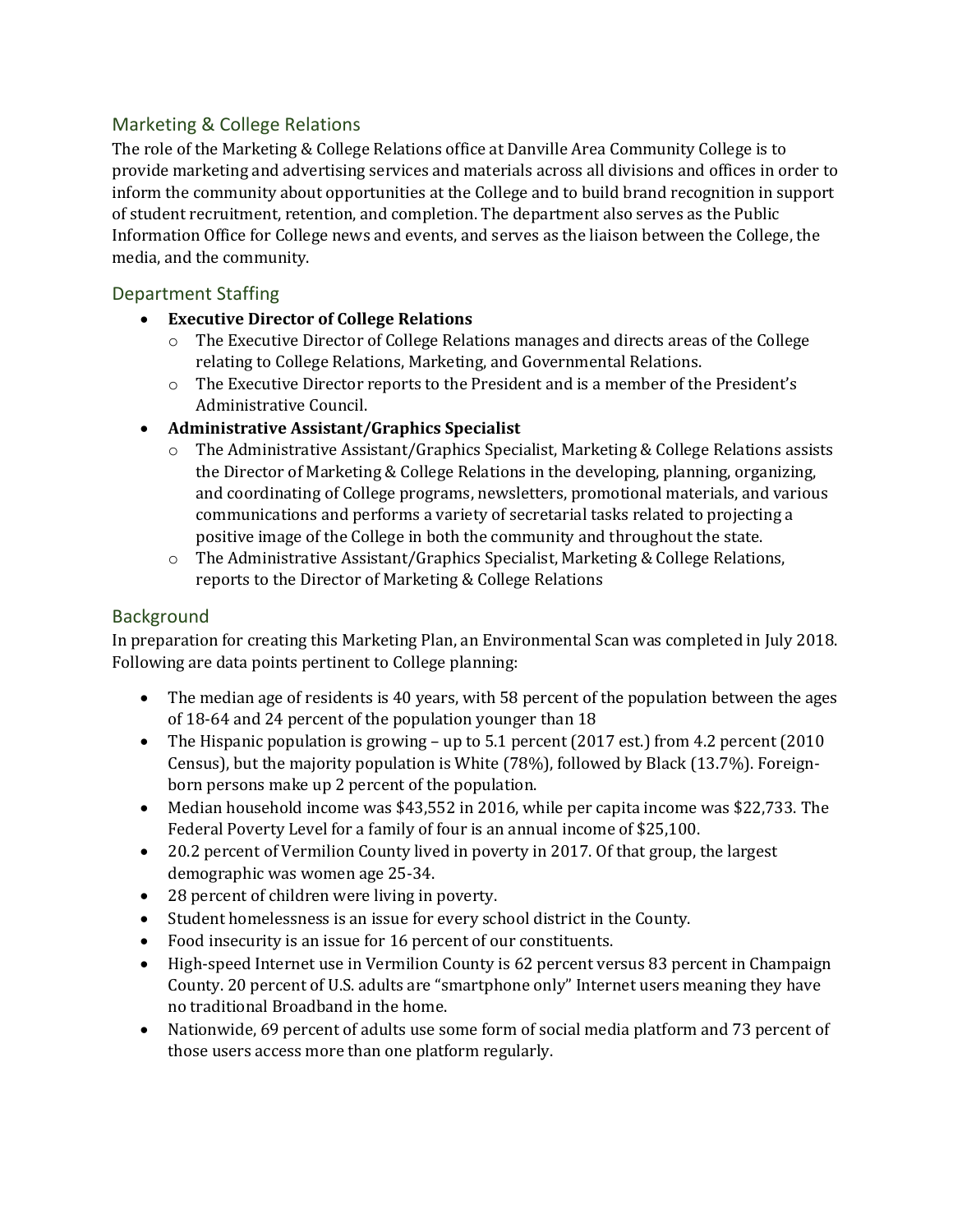The 18-24-year old population decreased 5.8 percent in Vermilion County from 2012 to 2014. During that same period, 8.5 percent fewer 18-24-year old students enrolled in College.

#### Environmental Scan Conclusions

In 1970, there were 97,119 people living in Vermilion County, Illinois; today that number has decreased to 77,909 (2017, est.) – a 24.6 percent change. While the median income for the County is \$43,552, 20.2 percent of our constituents live in poverty – federally designated as an annual income of \$25,100 for a family of four. The largest group in poverty is women aged 25 to 34 years. Not surprising given those numbers, only 62 percent of residents in Vermilion County have high-speed Internet in their homes.

As we explore new ways to market DACC to the community, we will need to focus on the under- and unemployed residents in the district, particularly women between 18 and 34 years. Since less than 50 percent of the County's children live in "married parents" households, our messages should appeal to single parents. We also need student services that insure those parents feel they can pursue an education.

Keeping in mind that local in-home high-speed Internet access is limited, but 77 percent of the population uses a smartphone nationally, we must be sure that the format of our messages is mobile-friendly. Digital advertising connected to local IP addresses and mobile phone service, combined with geo-fencing, keywords, and site re-targeting will be essential to reaching potential students who surf via smartphone.

As online streaming services and radio programs grow in popularity, and the number of people who access those on their smartphones also grows, we must invest in digital advertising on those platforms; however, local "terrestrial" radio is still the most popular format nationwide. We cannot completely replace one with the other.

The television market also has been segmented by both streaming and satellite subscription services. Streaming services are most popular with adults 19-29 years old, but 28 percent of all adults used some streaming service to access television. Cable and satellite subscriptions are most popular with adults over 30. Locally, 37,971 individuals subscribe to Comcast cable service and receive the Local Access Channel 5 as part of their basic cable package. For an additional fee, those subscribers may access the U-Verse streaming service and On-Demand television viewing – each of which has an advertising option.

Social media grows and changes almost hourly, but we know that 69 percent of American adults use some social media platform. Choice of platform varies by age, but 75 percent of all American adults use YouTube and it is most popular with adults between 18 and 24 years (94%). Given the popularity of the platform, the College should invest in upgrading video production capabilities in both staff and facilities.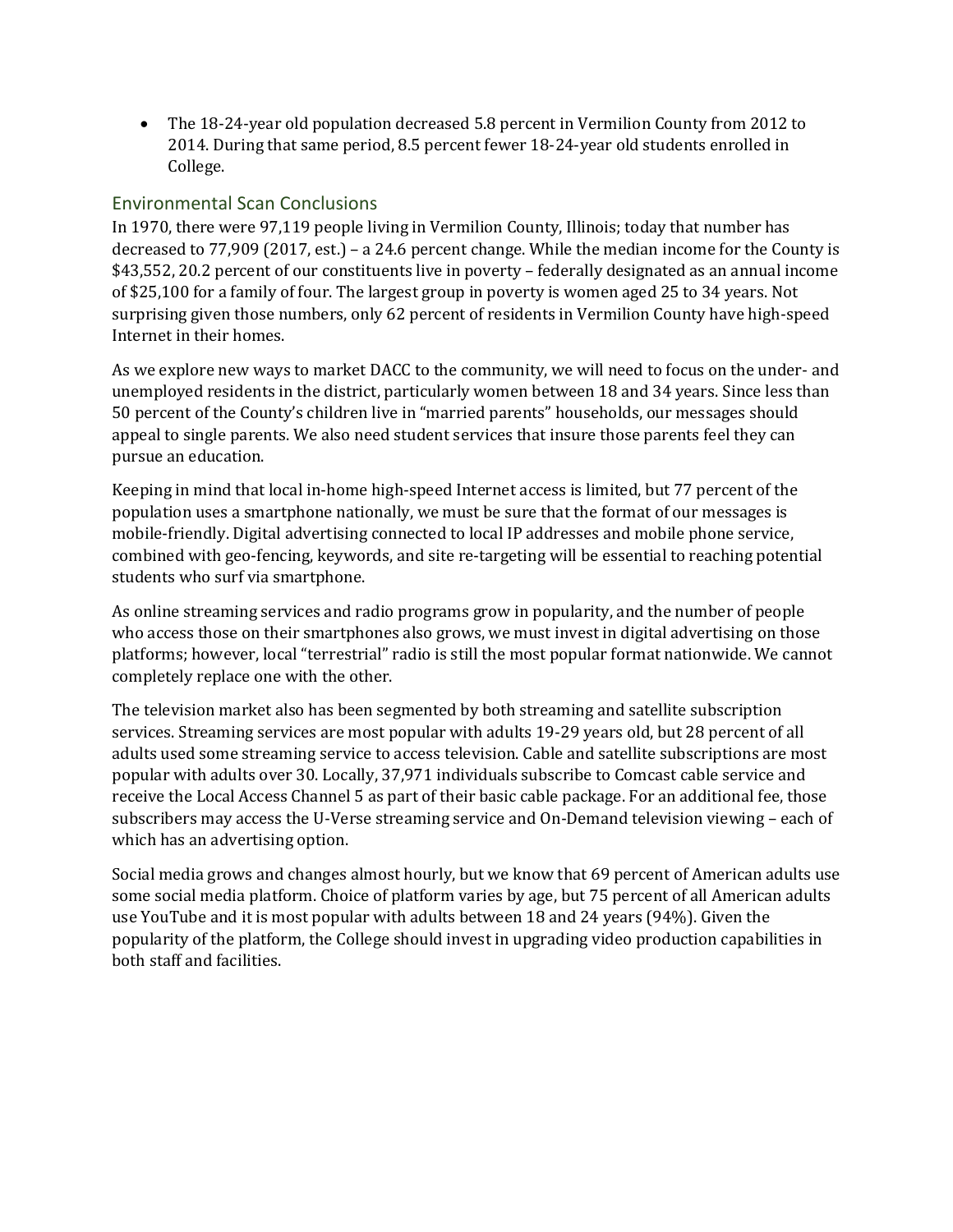## Marketing & College Relations Goals: FY 19-21

- 1. Support Academic Services' efforts to create and expand program offerings by producing support materials and advertising
- 2. Support Student Services' efforts in student recruitment, retention, and completion through creation of support materials, social media, student and community communication, and advertising
- 3. Implement Strategic Enrollment Management in marketing and advertising efforts
- 4. Investigate new media channels, markets, and branding techniques to position Danville Area Community College as the local, affordable, accessible college of choice for the community

| <b>Task/Activity</b>                                                                  | <b>Matrix Goal</b>            | <b>Marketing</b><br>Goal | <b>Tactic</b>                                                                                                                                                                                                                                                                      | <b>Timeline</b> |
|---------------------------------------------------------------------------------------|-------------------------------|--------------------------|------------------------------------------------------------------------------------------------------------------------------------------------------------------------------------------------------------------------------------------------------------------------------------|-----------------|
| Conduct<br>Environmental<br>Survey                                                    | Organizational<br>Advancement | 1, 2, 3                  | Using multiple sources,<br>compile raw data on<br>the district's<br>population in order to<br>support SEM, and<br>student services.<br>A new national census<br>will be completed in<br>2020, after which a<br>new Scan should be<br>undertaken in order to<br>update information. | FY19 & FY 21    |
| Integrate Strategic<br>Enrollment<br>Management<br>processes in<br>Marketing methods  | Organizational<br>Advancement | 2, 3                     | <b>Support SEM priorities</b><br>through marketing to<br>targeted demographics<br>identified by SEM<br>committee and<br><b>Academic Deans</b>                                                                                                                                      | FY19 & FY20     |
| Meet with Deans<br>prior to each<br>semester enrollment<br>to determine<br>priorities | Organizational<br>Advancement | 1, 2                     | As part of Tactical<br><b>Enrollment strategies</b><br>determine promotion<br>priorities of the Deans<br>on a semester basis,<br>using SEM as on overall<br>guide                                                                                                                  | <b>FY19</b>     |
| Pursue expanded<br>video production<br>capability for M&CR                            | Institutional<br>Excellence   | 1, 2, 4                  | M&CR staff will explore<br>and study video<br>production techniques<br>as needed to improve<br>in-house production<br>capability                                                                                                                                                   | FY19 & FY20     |
| Target messages to<br>unemployed and                                                  | Organizational<br>Advancement | 1, 2, 4                  | Explore geo-fencing<br>techniques to include<br>areas frequented by                                                                                                                                                                                                                | <b>FY19</b>     |

#### Tasks & Activities to Support Department & College Goals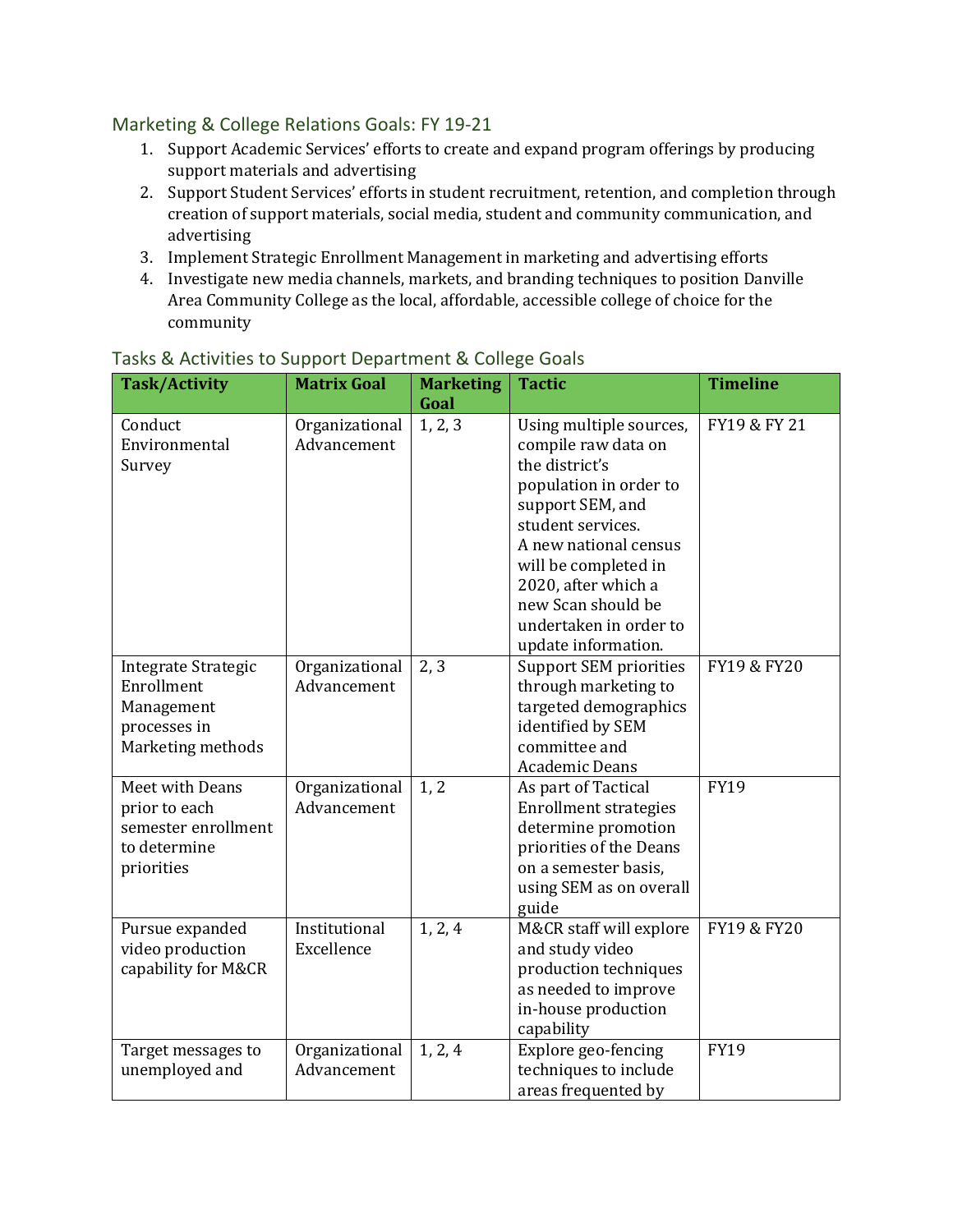| <b>Task/Activity</b>                                                              | <b>Matrix Goal</b>            | <b>Marketing</b> | <b>Tactic</b>                                                                                                                                                                                                                                                               | <b>Timeline</b> |
|-----------------------------------------------------------------------------------|-------------------------------|------------------|-----------------------------------------------------------------------------------------------------------------------------------------------------------------------------------------------------------------------------------------------------------------------------|-----------------|
| underemployed<br>residents                                                        |                               | Goal             | low-income residents<br>or underemployed<br>residents                                                                                                                                                                                                                       |                 |
| Target messages to<br>adult students aged<br>20 to 35 years                       | Organizational<br>Advancement | 1, 2, 3, 4       | Explore new digital<br>market platforms<br>including Spotify and<br>Pandora                                                                                                                                                                                                 | <b>FY19</b>     |
| Target messages to<br>Indiana residents                                           | Organizational<br>Advancement | 1, 3, 4          | Purchase addresses for<br>a targeted social media<br>campaign using geo-<br>fencing and mobile<br>technology to reach<br>Indiana residents                                                                                                                                  | <b>FY19</b>     |
| Promote use of<br>college facilities --<br>Jacobs Hall                            | Organizational<br>Advancement | 1, 3             | Upon completion of<br>Jacobs Hall, promote<br>donor generosity, use<br>of space by College<br>departments (events),<br>and availability of<br>space for community<br>use                                                                                                    | <b>FY21</b>     |
| Implement strategies<br>to engage alumni                                          | Organizational<br>Advancement | 2, 3             | Expand membership of<br>Alumni Association and<br>Alumni Board. Using<br>social media, increase<br>number of alumni who<br>attend campus events<br>as "alumni" activities.<br>Host (with Alumni<br>Association) at least<br>one major Alumni<br>event each academic<br>year | <b>FY19</b>     |
| Organize a major<br>Alumni Event for the<br>College's 75th<br>Anniversary in 2021 | Organizational<br>Advancement | 2, 3             | Expand membership of<br>Alumni Association and<br>focus on bringing<br>alums back to campus,<br>either to enroll<br>children/grandchildren<br>or to pursue continuing<br>education of their own                                                                             | <b>FY21</b>     |
| Expand social media<br>and design capability<br>of M&CR staff                     | Institutional<br>Excellence   | 2, 3, 4          | M&CR staff will explore<br>and study new social<br>media design<br>techniques as needed<br>to improve in-house<br>production capability                                                                                                                                     | FY19 & FY20     |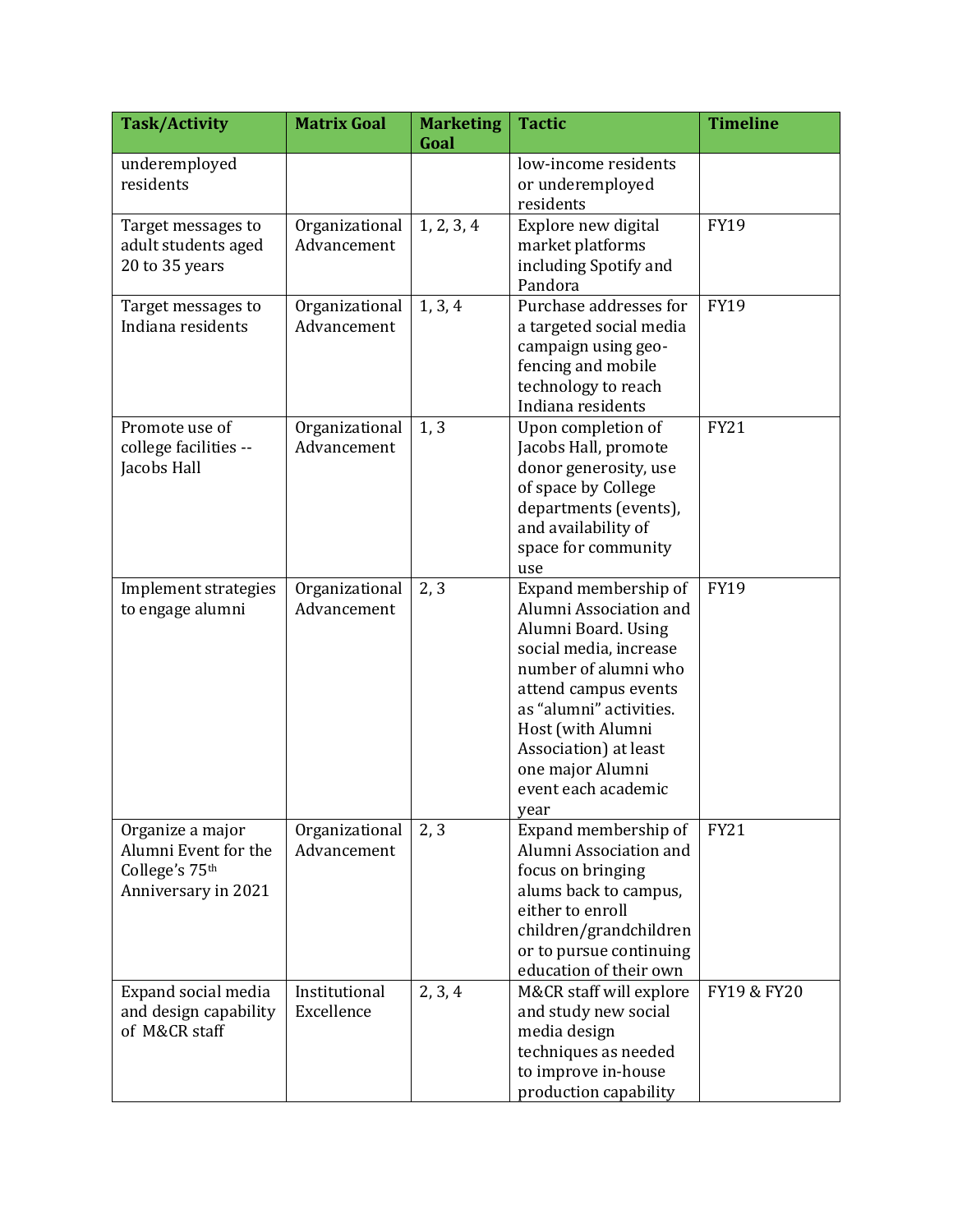| <b>Task/Activity</b>                                                            | <b>Matrix Goal</b>          | <b>Marketing</b> | <b>Tactic</b>                                                                                                                                                                                                                                                                                                                                     | <b>Timeline</b> |
|---------------------------------------------------------------------------------|-----------------------------|------------------|---------------------------------------------------------------------------------------------------------------------------------------------------------------------------------------------------------------------------------------------------------------------------------------------------------------------------------------------------|-----------------|
|                                                                                 |                             | Goal             |                                                                                                                                                                                                                                                                                                                                                   |                 |
| Implement limited<br>SEO campaign to<br>overcome website<br>weaknesses          | Institutional<br>Excellence | 1, 2             | Key word weaknesses<br>have been identified<br>with the existing<br>website. A limited SEO<br>campaign should be<br>implemented to cover<br>the gaps until a new<br>site can be built                                                                                                                                                             | <b>FY19</b>     |
| Investigate website<br>renovation/rebuild<br>for implementation<br>in FY20      | Institutional<br>Excellence | 1, 2, 3, 4       | With Maggie Hoover,<br>assess updated web<br>needs and create RFP<br>to select website<br>architect                                                                                                                                                                                                                                               | <b>FY19</b>     |
| Implement website<br>renovation                                                 | Institutional<br>Excellence | 1, 2, 3, 4       | With web team and<br>consultant, create new<br>web<br>branding/appearance                                                                                                                                                                                                                                                                         | <b>FY20</b>     |
| Investigate upgrades<br>to College TV studio<br>production/editing<br>equipment | Institutional<br>Excellence | 1, 2             | With an emphasis on<br>new media, up-to-date<br>production and editing<br>equipment is essential<br>to produce marketing<br>video for digital<br>platforms such as<br>YouTube. In<br>conjunction with CNS,<br>M&CR staff will<br>determine the<br>equipment needs to<br>make this studio a<br>viable marketing tool<br>and budget for<br>upgrades | <b>FY20</b>     |
| Implement upgrades<br>to College TV studio<br>production/editing<br>equipment   | Institutional<br>Excellence | 1, 2             | Having made all<br>necessary inquiries and<br>budget requests, the<br>College will purchase<br>and install new<br>equipment to make the<br>TV studio a viable<br>marketing tool                                                                                                                                                                   | <b>FY21</b>     |
| Investigate upgrades<br>to Channel 5<br>equipment                               | Institutional<br>Excellence | 1, 2             | The College inherited<br>ownership of Local<br>Access Channel 5 with<br>outdated equipment.<br>There are 37,971<br>Comcast subscribers in                                                                                                                                                                                                         | <b>FY20</b>     |